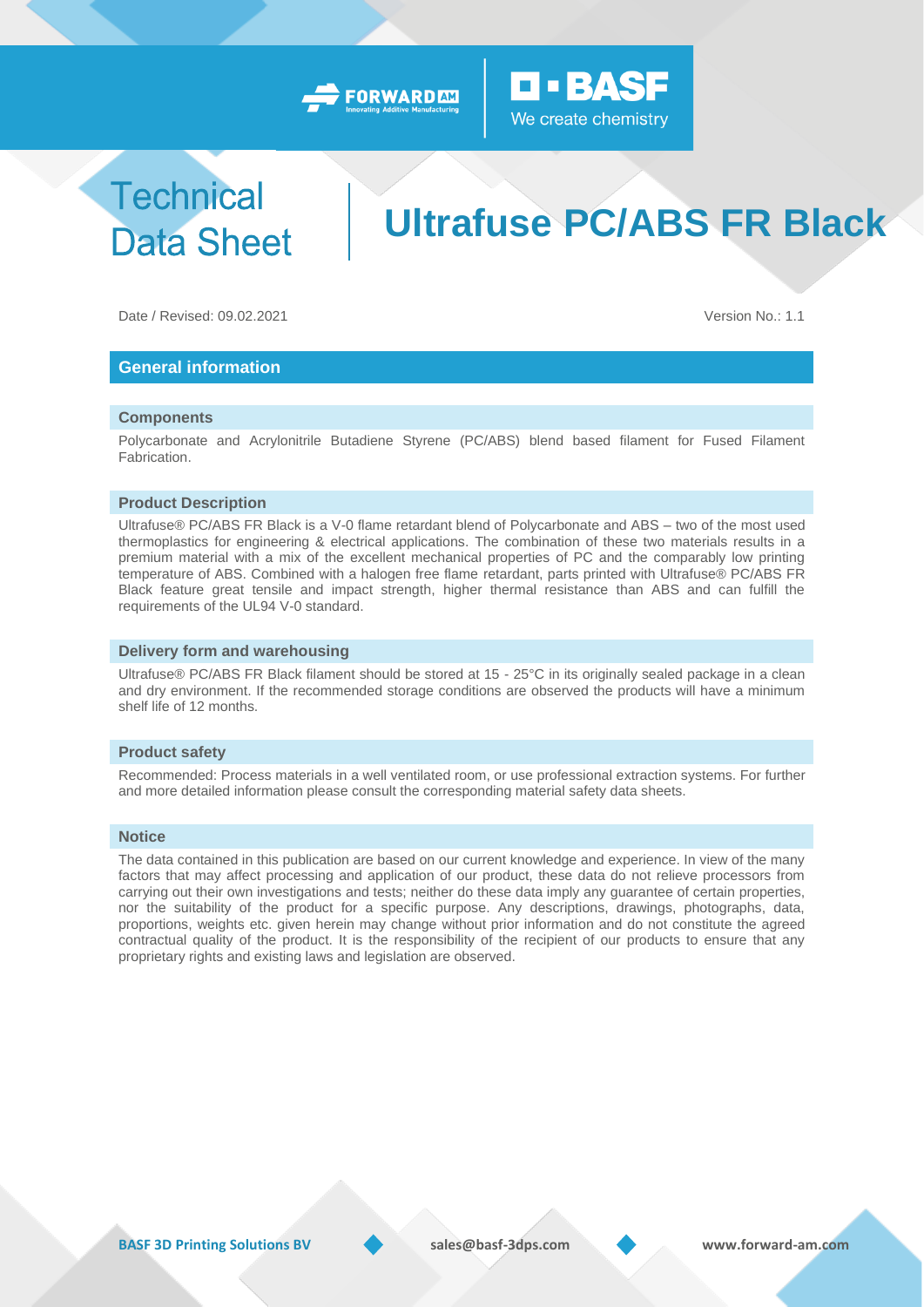| <b>Recommended 3D-Print processing parameters</b> |                                  |  |  |  |  |
|---------------------------------------------------|----------------------------------|--|--|--|--|
| <b>Nozzle Temperature</b>                         | $260 - 280$ °C / 500 - 536 °F    |  |  |  |  |
| <b>Build Chamber Temperature</b>                  | Closed chamber, passively heated |  |  |  |  |
| <b>Bed Temperature</b>                            | $90 - 110$ °C / 194 - 230 °F     |  |  |  |  |
| <b>Bed Material</b>                               | Glass                            |  |  |  |  |
| Nozzle Diameter                                   | $\geq 0.4$ mm                    |  |  |  |  |
| <b>Print Speed</b>                                | $30 - 50$ mm/s                   |  |  |  |  |

| <b>Drying Recommendations</b>                    |                                                           |
|--------------------------------------------------|-----------------------------------------------------------|
| Drying recommendations to<br>ensure printability | 60 °C in a hot air dryer or vacuum oven for 4 to 16 hours |

Please note: To ensure constant material properties the material should always be kept dry.

| <b>General Properties</b>           |                                                                            | Standard           |
|-------------------------------------|----------------------------------------------------------------------------|--------------------|
| <b>Printed Part Density</b>         | 1167 kg/m <sup>3</sup> /72.8 lb/ft <sup>3</sup>                            | ISO 1183-1         |
|                                     |                                                                            |                    |
| <b>Thermal Properties</b>           |                                                                            | Standard           |
| HDT at 1.8 MPa                      | 79 °C / 174.2 °F                                                           | <b>ISO 75-2</b>    |
| HDT at 0.45 MPa                     | 86 °C / 186.8 °F                                                           | <b>ISO 75-2</b>    |
| <b>Glass Transition Temperature</b> | 94 °C / 201.2 °F                                                           | ISO 11357-2        |
| <b>Melting Temperature</b>          | 227 °C / 440.6 °F                                                          | ISO 11357-3        |
| Melt Volume Rate                    | 46.6 cm <sup>3</sup> /10 min / 2.84 in <sup>3</sup> /10 min (260 °C, 5 kg) | <b>ISO 1133</b>    |
| Flame class rating                  | V <sub>0</sub> $@$ 1.5 mm and 3.0 mm thickness                             | <b>UL 94</b>       |
| Glow wire test (GWEPT)              | 725 °C $@$ 1.5 mm thickness<br>960 °C @ 3.0 mm thickness                   | IEC 60695-2-<br>11 |

**BASF 3D Printing Solutions BV** sales@basf-3dps.com www.forward-am.com